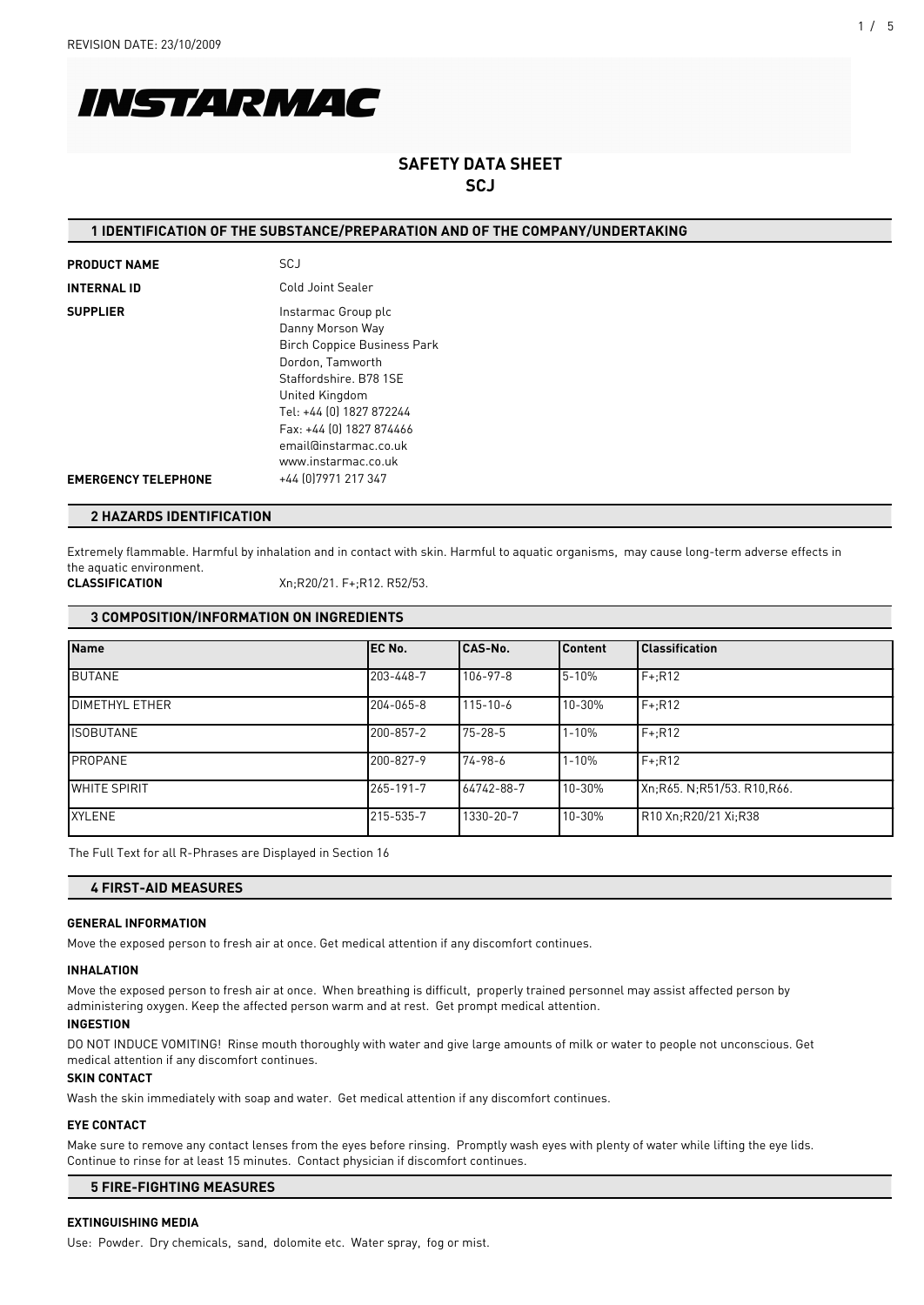### **SPECIAL FIRE FIGHTING PROCEDURES**

Containers close to fire should be removed or cooled with water. Use water to keep fire exposed containers cool and disperse vapours.

#### **UNUSUAL FIRE & EXPLOSION HAZARDS**

Aerosol cans may explode in a fire.

### **6 ACCIDENTAL RELEASE MEASURES**

### **SPILL CLEAN UP METHODS**

Wear necessary protective equipment. Extinguish all ignition sources. Avoid sparks, flames, heat and smoking. Ventilate. Let evaporate. Keep out of confined spaces because of explosion risk. If leakage cannot be stopped, evacuate area.

### **7 HANDLING AND STORAGE**

### **USAGE PRECAUTIONS**

Keep away from heat, sparks and open flame. Avoid spilling, skin and eye contact. Ventilate well, avoid breathing vapours. Use approved respirator if air contamination is above accepted level.

#### **STORAGE PRECAUTIONS**

Aerosol cans: Must not be exposed to direct sunlight or temperatures above 50°C.

### **8 EXPOSURE CONTROLS/PERSONAL PROTECTION**

| <b>Name</b>            | Std        | TWA - 8 hrs  |                    | STEL - 15 min     |                                | <b>Notes</b> |
|------------------------|------------|--------------|--------------------|-------------------|--------------------------------|--------------|
| <b>BUTANE</b>          | WEL        | $600$ ppm    | 1450 mg/m3         | 750 ppm           | $1810 \, \text{mg}/\text{m}$ 3 |              |
| <b>IDIMETHYL ETHER</b> | WEL        | 400 ppm      | $766 \text{ mg/m}$ | $500$ ppm         | $958 \text{ mg/m}$             |              |
| <b>ISOBUTANE</b>       | <b>OES</b> | 800 ppm      |                    | 800 ppm           |                                |              |
| PROPANE                |            | Asphyxiating | Asphyxiating       | Asphyxiating      | Asphyxiating                   |              |
| <b>XYLENE</b>          | WEL        | 50 $ppm(Sk)$ | 220<br>mq/m3(Sk)   | 100 $ppm(Sk)$ 441 | mq/m3(Sk)                      |              |

# **WEL = Workplace Exposure Limit.**

**INGREDIENT COMMENTS**

WEL = Workplace Exposure Limits

#### **PROTECTIVE EQUIPMENT**



#### **ENGINEERING MEASURES**

Provide adequate general and local exhaust ventilation.

#### **RESPIRATORY EQUIPMENT**

No specific recommendation made, but respiratory protection must be used if the general level exceeds the Recommended Workplace Exposure Limit.

# **HAND PROTECTION**

Use protective gloves.

#### **EYE PROTECTION**

Use eye protection.

#### **OTHER PROTECTION**

Wear appropriate clothing to prevent any possibility of liquid contact and repeated or prolonged vapour contact.

### **HYGIENE MEASURES**

DO NOT SMOKE IN WORK AREA! Wash at the end of each work shift and before eating, smoking and using the toilet. Promptly remove any clothing that becomes contaminated. When using do not eat, drink or smoke.

### **9 PHYSICAL AND CHEMICAL PROPERTIES**

APPEARANCE<br>
Aerosol

### **COLOUR** Black

### **SCJ**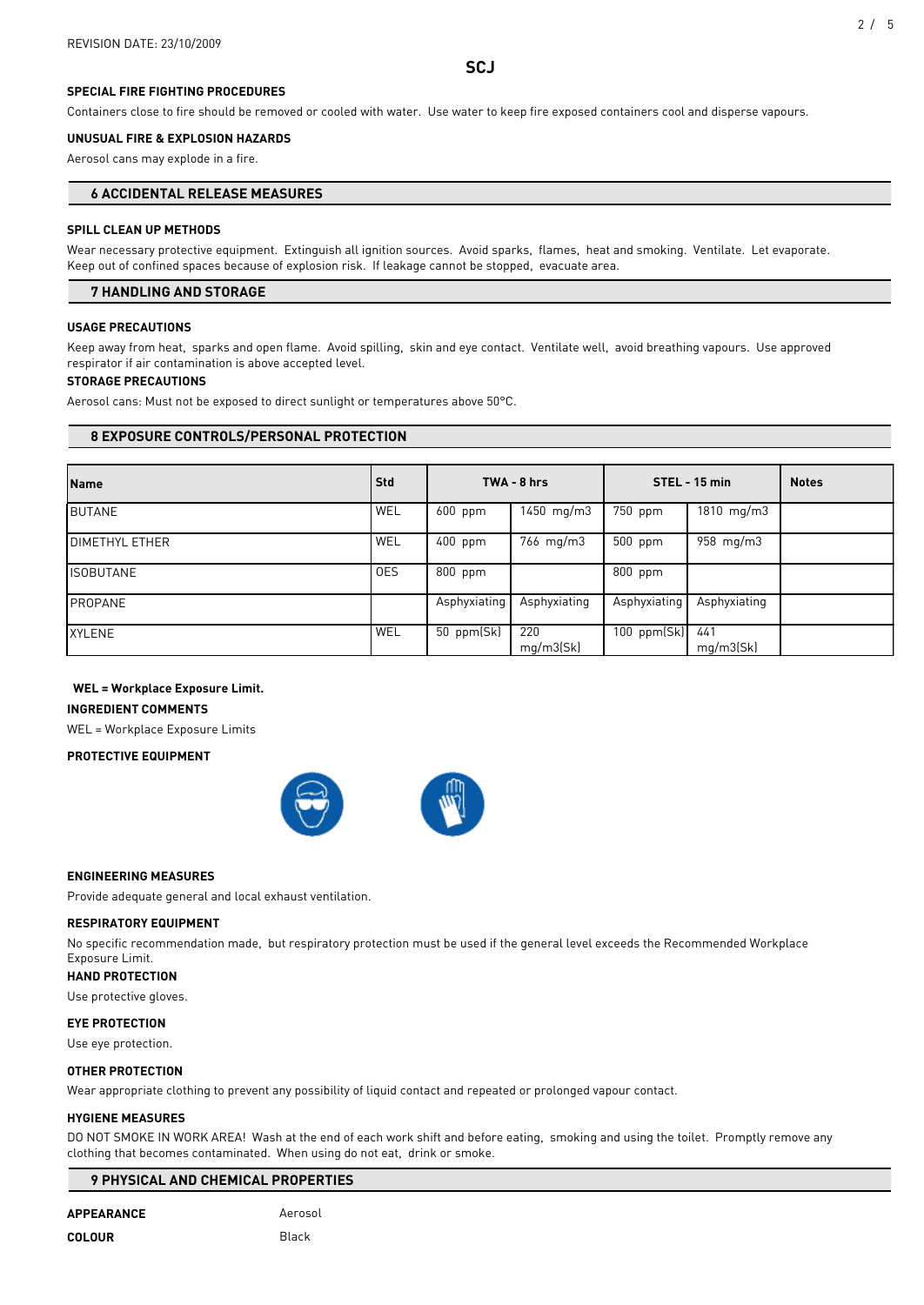# **ODOUR** Characteristic **SOLUBILITY Insoluble in water**

### **10 STABILITY AND REACTIVITY**

### **STABILITY**

Stable under normal temperature conditions.

### **CONDITIONS TO AVOID**

Avoid heat, flames and other sources of ignition. Avoid contact with: Strong oxidising agents. Strong alkalis. Strong mineral acids.

#### **HAZARDOUS DECOMPOSITION PRODUCTS**

Fire creates: Vapours/gases/fumes of: Carbon monoxide (CO). Carbon dioxide (CO2).

### **11 TOXICOLOGICAL INFORMATION**

#### **INHALATION**

May cause irritation to the respiratory system. Vapours may cause headache, fatigue, dizziness and nausea. Prolonged inhalation of high concentrations may damage respiratory system. Harmful by inhalation.

#### **INGESTION**

May cause discomfort if swallowed. May cause stomach pain or vomiting. Gastrointestinal symptoms, including upset stomach.

#### **SKIN CONTACT**

Harmful in contact with skin. Irritating to skin. Prolonged or repeated exposure may cause severe irritation. Acts as a defatting agent on skin. May cause cracking of skin, and eczema. May cause allergic contact eczema.

### **EYE CONTACT**

Irritating to eyes. May cause chemical eye burns.

### **ROUTE OF ENTRY**

Inhalation. Skin and/or eye contact.

## **12 ECOLOGICAL INFORMATION**

#### **ECOTOXICITY**

Dangerous for the environment if discharged into watercourses.

### **13 DISPOSAL CONSIDERATIONS**

#### **DISPOSAL METHODS**

**UK ROAD CLASS** 2

Empty containers must not be burned because of explosion hazard. Dispose of waste and residues in accordance with local authority requirements.

### **14 TRANSPORT INFORMATION**



| VIIIVAD VLAJJ               |                 |                         |                |  |
|-----------------------------|-----------------|-------------------------|----------------|--|
| <b>PROPER SHIPPING NAME</b> | <b>AEROSOLS</b> |                         |                |  |
| UN NO. ROAD                 | 1950            | UK ROAD PACK GR.        | N/A            |  |
| <b>ADR CLASS NO.</b>        | 2               | <b>ADR CLASS</b>        | Class 2: Gases |  |
| <b>ADR PACK GROUP</b>       | N/A             | <b>ADR LABEL NO.</b>    | 2.1            |  |
| <b>CEFIC TEC(R) NO.</b>     | 20G5F           | <b>RID CLASS NO.</b>    | 2              |  |
| <b>RID PACK GROUP</b>       | N/A             | UN NO. SEA              | 1950           |  |
| <b>IMDG CLASS</b>           | 2.1             | <b>IMDG PACK GR.</b>    | N/A            |  |
| <b>EMS</b>                  | $F-D. S-U$      | <b>MARINE POLLUTANT</b> | No.            |  |
| UN NO. AIR                  | 1950            | <b>AIR CLASS</b>        | 2.1            |  |
| AIR PACK GR.                | N/A             |                         |                |  |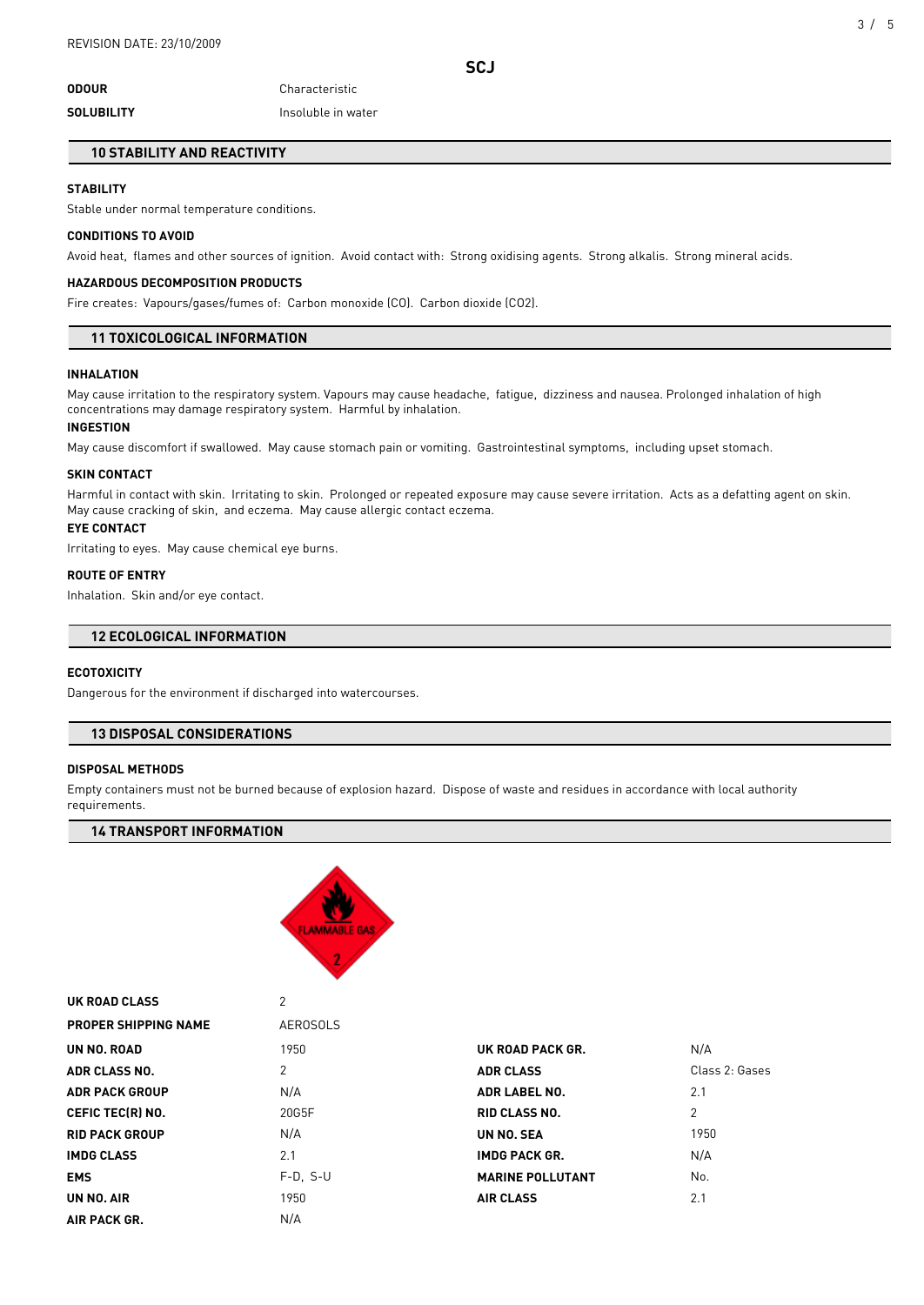#### **LABELLING**

|                       | Harmful         | <b>Extremely Flammable</b>                                                                       |
|-----------------------|-----------------|--------------------------------------------------------------------------------------------------|
| <b>CONTAINS</b>       | WHITE SPIRIT    |                                                                                                  |
|                       | <b>XYLENE</b>   |                                                                                                  |
| <b>RISK PHRASES</b>   |                 |                                                                                                  |
|                       | R <sub>12</sub> | Extremely flammable.                                                                             |
|                       | R20/21          | Harmful by inhalation and in contact with skin.                                                  |
|                       | R52/53          | Harmful to aquatic organisms, may cause long-term adverse effects in the aquatic<br>environment. |
| <b>SAFETY PHRASES</b> |                 |                                                                                                  |
|                       | S <sub>2</sub>  | Keep out of the reach of children                                                                |
|                       | S16             | Keep away from sources of ignition - No smoking.                                                 |
|                       | <b>S23</b>      | Do not breathe vapour/spray.                                                                     |
|                       | S36/37          | Wear suitable protective clothing and gloves.                                                    |
|                       | S51             | Use only in well-ventilated areas.                                                               |
|                       | S60             | This material and its container must be disposed of as hazardous waste.                          |

#### **UK REGULATORY REFERENCES**

The Control of Substances Hazardous to Health (Amendment) Regulations 2004 Chemicals (Hazard Information & Packaging) Regulations.

#### **ENVIRONMENTAL LISTING**

Control of Pollution Act 1974.

### **EU DIRECTIVES**

Dangerous Substance Directive 67/548/EEC. Dangerous Preparations Directive 1999/45/EC. Regulation (EC) No 1907/2006 of the European Parliament and of the Council of 18 December 2006 concerning the Registration, Evaluation, Authorisation and Restriction of Chemicals (REACH), establishing a European Chemicals Agency, amending Directive 1999/45/EC and repealing Council Regulation (EEC) No 793/93 and Commission Regulation (EC) No 1488/94 as well as Council Directive 76/769/EEC and Commission Directives 91/155/EEC, 93/67/EEC, 93/105/EC and 2000/21/EC, including amendments.

### **APPROVED CODE OF PRACTICE**

Safety Data Sheets for Substances and Preparations. Classification and Labelling of Substances and Preparations Dangerous for Supply.

#### **NATIONAL REGULATIONS**

Workplace Exposure Limits 2005 (EH40) The Carriage of Dangerous Goods and Use of Transportable Pressure Equipment Regulations 2007 (CDG 2007)

| <b>16 OTHER INFORMATION</b> |  |
|-----------------------------|--|
|-----------------------------|--|

### **GENERAL INFORMATION**

If further information on training is required contact Instarmac Group plc

| <b>REVISION DATE</b>                |                                                                                             | 23/10/2009 |
|-------------------------------------|---------------------------------------------------------------------------------------------|------------|
| <b>REV. NO./REPL. SDS GENERATED</b> |                                                                                             | 12         |
| <b>RISK PHRASES IN FULL</b>         |                                                                                             |            |
| R <sub>10</sub>                     | Flammable.                                                                                  |            |
| R <sub>12</sub>                     | Extremely flammable.                                                                        |            |
| R20/21                              | Harmful by inhalation and in contact with skin.                                             |            |
| R38                                 | Irritating to skin.                                                                         |            |
| R51/53                              | Toxic to aquatic organisms, may cause long-term adverse effects in the aquatic environment. |            |
| R65                                 | Harmful: may cause lung damage if swallowed.                                                |            |
| R66                                 | Repeated exposure may cause skin dryness or cracking.                                       |            |